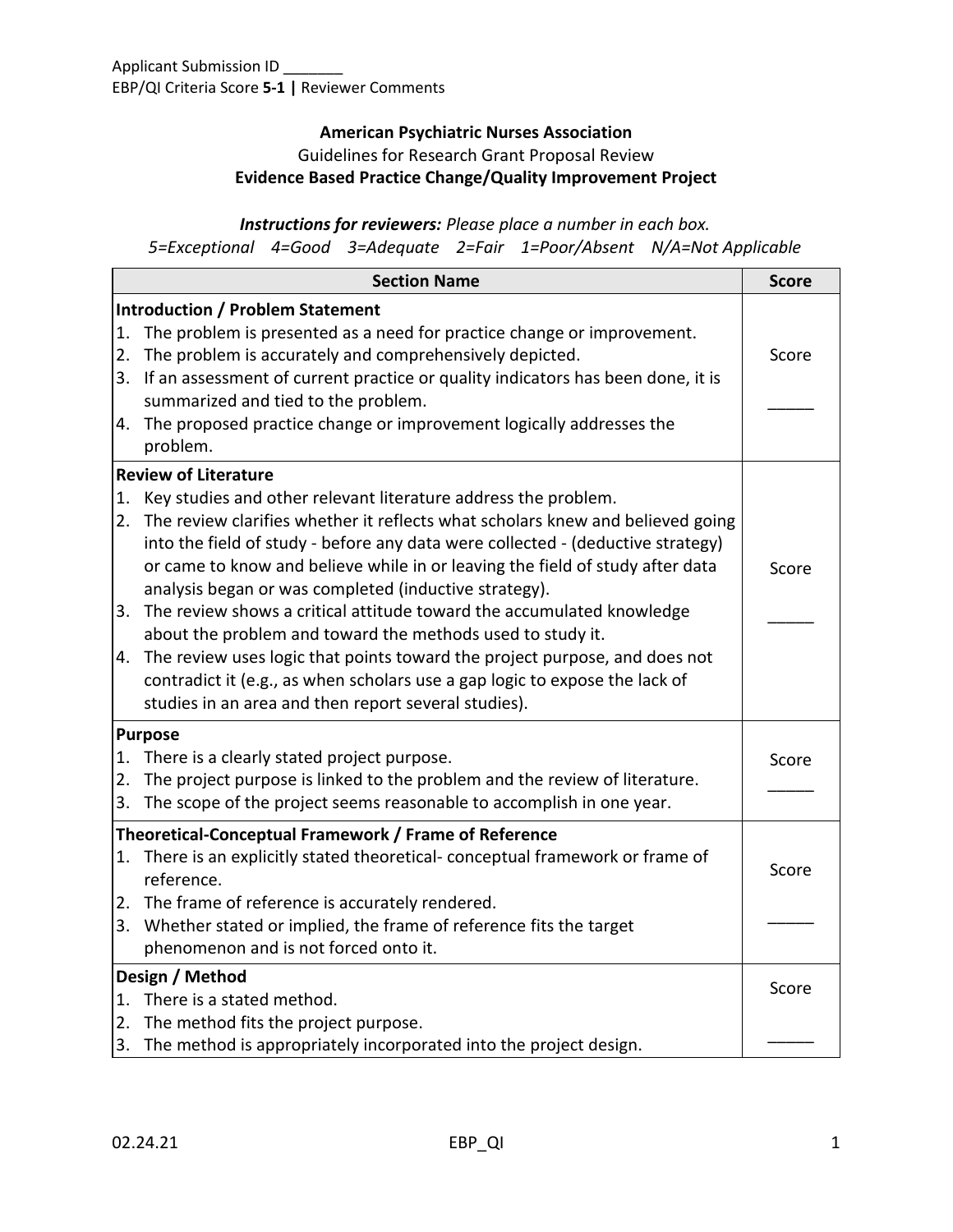# *Instructions for reviewers: Please place a number in each box.*

|  |  |  |  |  | 5=Exceptional 4=Good 3=Adequate 2=Fair 1=Poor/Absent N/A=Not Applicable |
|--|--|--|--|--|-------------------------------------------------------------------------|
|--|--|--|--|--|-------------------------------------------------------------------------|

| <b>Change Targets, Practice Site Characteristics and Configuration</b> |                                                                                      |       |  |  |  |
|------------------------------------------------------------------------|--------------------------------------------------------------------------------------|-------|--|--|--|
|                                                                        | 1. A viable partnership with the target entity, agency or practice site is described |       |  |  |  |
|                                                                        | that will allow access to the clinicians, practice systems, or procedures needed     |       |  |  |  |
|                                                                        | for the project.                                                                     |       |  |  |  |
|                                                                        | 2. Evidence of stakeholder support for the project is presented (e.g., preliminary   |       |  |  |  |
|                                                                        | interviews or focus groups, a letter of support).                                    |       |  |  |  |
|                                                                        | 3. The clinicians, practice systems, or procedures to be included are appropriate    |       |  |  |  |
|                                                                        | for the project purpose and method.                                                  | Score |  |  |  |
|                                                                        | 4. The strategy proposed for recruiting units into the project is specified and fits |       |  |  |  |
|                                                                        | the project purpose.                                                                 |       |  |  |  |
|                                                                        | 5. (If applicable) The plan for recruitment and inclusion of units is explicit and   |       |  |  |  |
|                                                                        | feasible.                                                                            |       |  |  |  |
|                                                                        | 6. (If applicable) Site(s) of recruitment fit the purpose and are feasible.          |       |  |  |  |
|                                                                        | 7. The proposed sample size and configuration is feasible and fits the project       |       |  |  |  |
|                                                                        | purpose.                                                                             |       |  |  |  |
|                                                                        | 8. Outcome indicators are defined in measurable, operational terms.                  |       |  |  |  |
|                                                                        | Data Collection / Generation Techniques and Sources                                  |       |  |  |  |
|                                                                        | 1. Sources of data and techniques of data collection or generation fit the pre-      |       |  |  |  |
|                                                                        | determined or evolving needs of the project, e.g., appropriate/reliable/valid        |       |  |  |  |
|                                                                        | instruments are chosen that fit the variables or data-gathering strategies are       |       |  |  |  |
|                                                                        | congruent with the orientation of the project.                                       |       |  |  |  |
|                                                                        | 2. The content, sequence, and timing of data collection or generation techniques     |       |  |  |  |
|                                                                        | fit the purpose and orientations of the project (e.g., the purpose of a project      |       |  |  |  |
|                                                                        | is to ascertain structural barriers to health care utilization, but the only         |       |  |  |  |
|                                                                        | sources of data are women's perceptions of their health care providers).             |       |  |  |  |
|                                                                        | 3. Specific data collection or generation techniques are demonstrably tailored to    | Score |  |  |  |
|                                                                        | the proposed project, as opposed to the presentation of textbook or rote             |       |  |  |  |
|                                                                        | descriptions of data collection or generation.                                       |       |  |  |  |
|                                                                        | 4. Techniques for data collection or generation techniques are correctly used.       |       |  |  |  |
|                                                                        | 5. The time period for data collection or generation is explicitly stated and        |       |  |  |  |
|                                                                        | appropriate for a 1-year timeframe.                                                  |       |  |  |  |
| 6.                                                                     | The timing of data collection is explicitly stated and justified according to the    |       |  |  |  |
|                                                                        | target events (e.g., data on position orientation were collected within 2            |       |  |  |  |
|                                                                        | months of employment).                                                               |       |  |  |  |
|                                                                        | 7. The sequencing of data collection or generation techniques is justified (e.g.,    |       |  |  |  |
|                                                                        | observations took place before the interviews).                                      |       |  |  |  |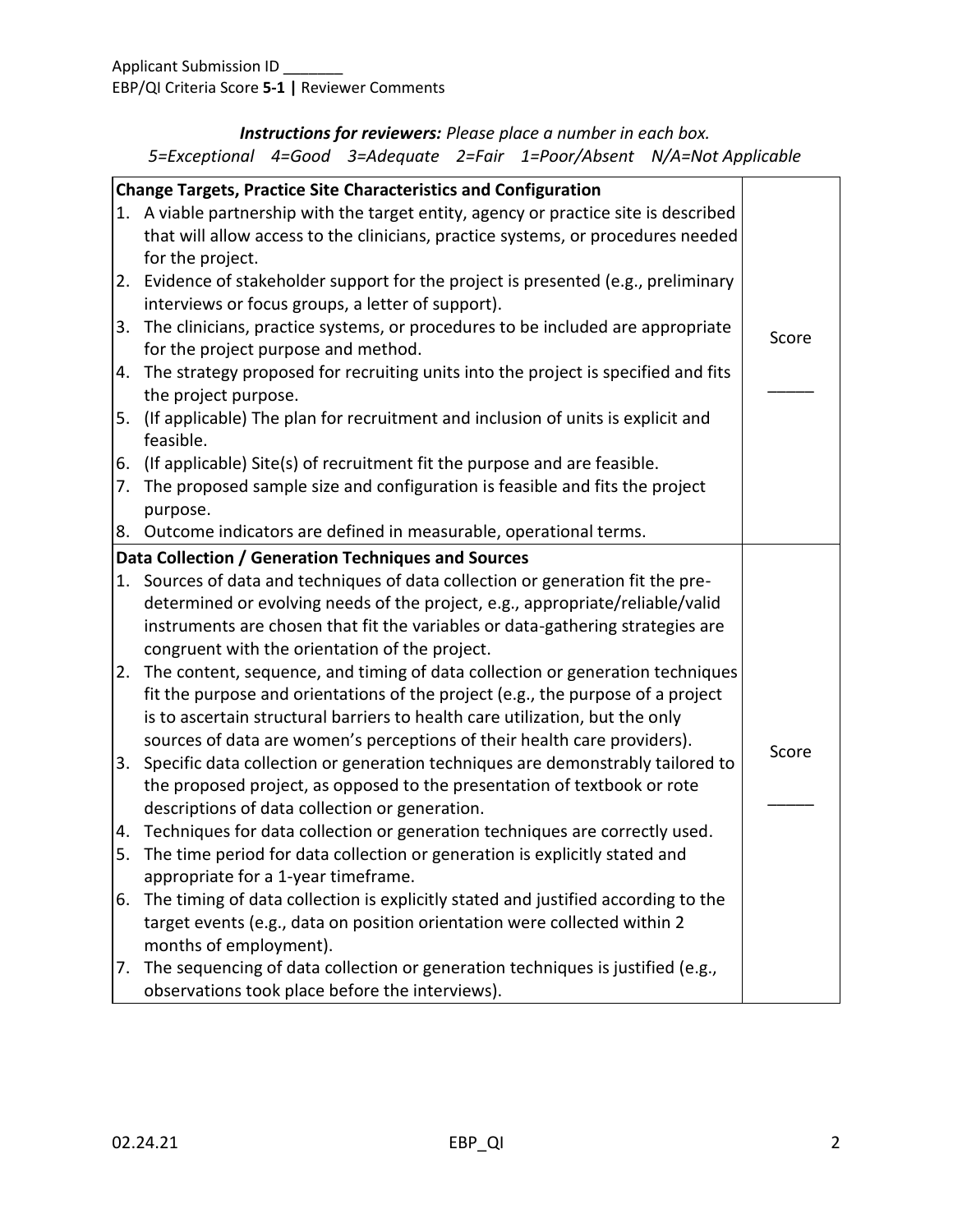## *Instructions for reviewers: Please place a number in each box.*

*5=Exceptional 4=Good 3=Adequate 2=Fair 1=Poor/Absent N/A=Not Applicable*

| <b>Data Management, Analysis and Conclusions</b> |                                                                                    |       |  |  |  |
|--------------------------------------------------|------------------------------------------------------------------------------------|-------|--|--|--|
| 1.                                               | Data management and analysis techniques fit the project purposes and data.         |       |  |  |  |
|                                                  | 2. Specific data management and analysis techniques are tailored to the project,   | Score |  |  |  |
|                                                  | as opposed to textbook or rote descriptions of data management.                    |       |  |  |  |
|                                                  | 3. Analysis of data is appropriate for the question and type of data generated.    |       |  |  |  |
|                                                  | 4. Cost effectiveness of the practice change is addressed.                         |       |  |  |  |
| <b>Scalability and Sustainability</b>            |                                                                                    |       |  |  |  |
|                                                  | 1. Steps to translate the findings into additional or other practice settings are  | Score |  |  |  |
|                                                  | described.                                                                         |       |  |  |  |
|                                                  | 2. Actions to sustain the practice change are described.                           |       |  |  |  |
| Validity                                         |                                                                                    |       |  |  |  |
|                                                  | 1. Techniques to promote accuracy of data are included.                            | Score |  |  |  |
|                                                  | 2. The limitations of the project are addressed with solutions to reduce their     |       |  |  |  |
|                                                  | effect or represent their effect on the findings.                                  |       |  |  |  |
| <b>Human Subjects</b>                            |                                                                                    |       |  |  |  |
|                                                  | 1. Benefits and risks distinctive to the project are addressed, as opposed to rote |       |  |  |  |
|                                                  | descriptions of human subjects procedures.                                         | Score |  |  |  |
|                                                  | 2. Recruitment and consent techniques are tailored to fit the sensitivity of the   |       |  |  |  |
|                                                  | subject matter and/or vulnerability of participants.                               |       |  |  |  |
|                                                  | 3. Data collection and management techniques are tailored to fit the sensitivity   |       |  |  |  |
|                                                  | of the subject matter and/or vulnerability of participants.                        |       |  |  |  |
| <b>Plan for Dissemination</b>                    |                                                                                    |       |  |  |  |
|                                                  | 1. Products are described.                                                         |       |  |  |  |
|                                                  | 2. A timeline for distributing the products is specified.                          |       |  |  |  |
| <b>References</b>                                |                                                                                    |       |  |  |  |
|                                                  | 1. Cited correctly and fully.                                                      | Score |  |  |  |
|                                                  | 2. Current (or appropriate to the developments in the area) and sufficiently       |       |  |  |  |
|                                                  | exhaustive.                                                                        |       |  |  |  |
|                                                  |                                                                                    |       |  |  |  |

Adapted with permission from Sandelowski, M., & Barroso, J. (2007). Handbook for synthesizing qualitative research. NY: Springer.